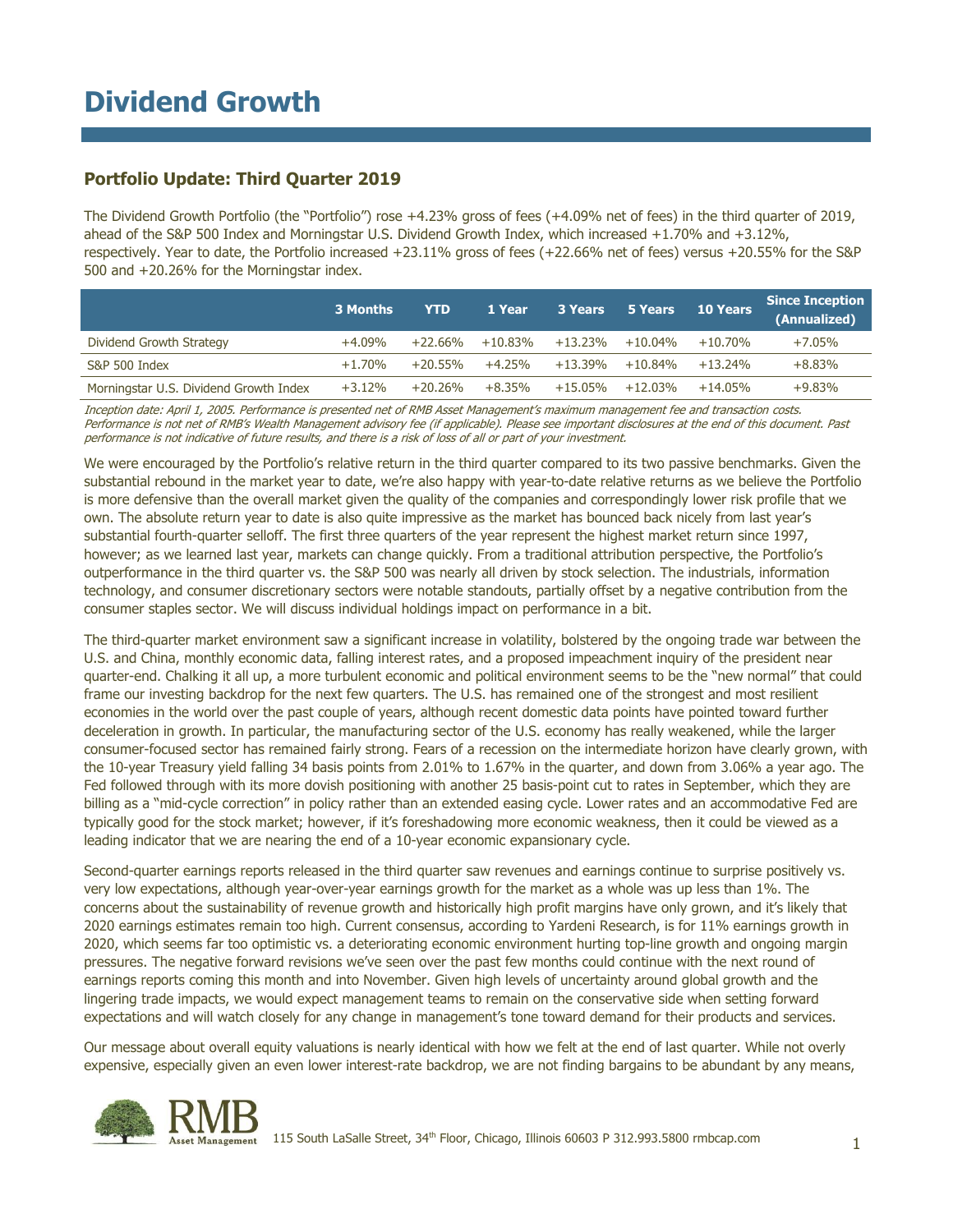# **Dividend Growth**

particularly in our quality growth universe. As we'll discuss in a bit, the Portfolio is seeking a couple of strong new ideas, but attractively priced entry points in individual names with good fundamentals are hard to find. From a bottom-up, individual company perspective, the Portfolio has more reward-to-risk ratios under one than it has greater than one. This was much different from where we stood at the end of 2018 after the big fourth-quarter selloff, which reflects the significant rebound in prices year to date without any upward revisions in earnings estimates or growth expectations. Said another way, the market return this year has come entirely from multiple expansion. From a longer-term perspective, we also must be cognizant of the fact that we are, more likely than not, in the late innings of a historically long positive economic cycle. While we do not necessarily see a recession as imminent, the probability continues to get larger, particularly as the trade war with China deepens and extends in duration. The U.S. consumer has been quite resilient as low unemployment and wage gains have helped offset weaker parts of the economy. As we have penned recently, the concept of "peak earnings" has remained a debate these days that, even if the U.S. does not roll into a meaningful economic recession, we could be close to the peak in corporate profitability given outside pressures on margins (particularly wage inflation) and deteriorating economies outside the U.S. As always, macro market predictions are very difficult to make, and we remain focused on opportunistic, bottom-up stock selection, continuing to manage a concentrated, yet diversified, portfolio of high-quality individual companies that can grow their earnings and dividends for years into the future. No matter what happens with the current market cycle, we strongly believe the strategy positions us to outperform over the long run without taking undo risk.

#### **Contributors and Detractors**

The table to the right shows the Portfolio's largest contributors and detractors to performance ranked by basis-point contribution. Ritchie Bros. Auctioneers Inc., the largest provider of both physical and online auctions for used machinery and equipment, was the Portfolio's biggest contributor. The stock has responded positively to an increased supply of equipment coming to auction, which could be a nice cyclical tailwind. In many ways, Ritchie's business is counter cyclical in that it benefits when many of its customers' end-markets are struggling. The secular part to the longer-term story has been the marrying of the online world through its Iron Planet platform with its live physical auctions. We like the intermediate-term opportunity for the stock to outperform, although the current valuation isn't overly compelling, thus it's a medium-sized position. Raytheon, the largest defense contractor, which we initially purchased last quarter, was the second-best contributor. The stock has performed better after a solid second-quarter earnings report and outlook, combined with greater understanding amongst the investment community for the proposed merger with United Technologies. We continue to like the long-term prospects for the stock and its defensive characteristics, and it's our fourth-largest weighting at quarterend.

On the negative side of the performance ledger, we had a few names whose prices underperformed the market in the quarter, adversely affecting the Portfolio's overall return. Health insurance giant UnitedHealth was the largest detractor despite a very good second-quarter earnings report. Rhetoric from some of the Democratic presidential candidates around a proposed Medicare For All plan, which, at its most extreme, would basically eliminate private health insurance in the U.S., increased during the quarter.

#### **Dividend Growth**

**THIRD QUARTER 2019 CONTRIBUTION REPORT** Ranked by Basis Point Contribution

|                                | <b>Basis Point</b><br><b>Contribution</b> | Return    |
|--------------------------------|-------------------------------------------|-----------|
| <b>Top Contributors</b>        |                                           |           |
| Ritchie Bros. Auctioneers Inc. | $+67$                                     | $+20.74%$ |
| Raytheon Co.                   | $+56$                                     | $+13.44%$ |
| American Tower Corp.           | $+53$                                     | $+8.62%$  |
| Apple Inc.                     | $+51$                                     | $+13.60%$ |
| Lowe's Companies Inc.          | $+47$                                     | $+9.55%$  |
| <b>Bottom Detractors</b>       |                                           |           |
| UnitedHealth Group Inc.        | $-0.42$                                   | $-10.53%$ |
| Diageo PLC                     | $-0.18$                                   | $-5.11%$  |
| Union Pacific Corp.            | $-0.18$                                   | $-3.64%$  |
| Chevron Corp.                  | $-0.11$                                   | $-3.71%$  |
| TE Connectivity Ltd.           | $-0.09$                                   | $-2.24%$  |

Past performance is not indicative of future results, and there is a risk of loss of all or part of your investment. The above does not represent all holdings in the Portfolio. To obtain a copy of RMB's calculation methodology and a list of all holdings with contribution analysis, please contact your service team. The data provided is supplemental. Please see important disclosures at the end of this document.

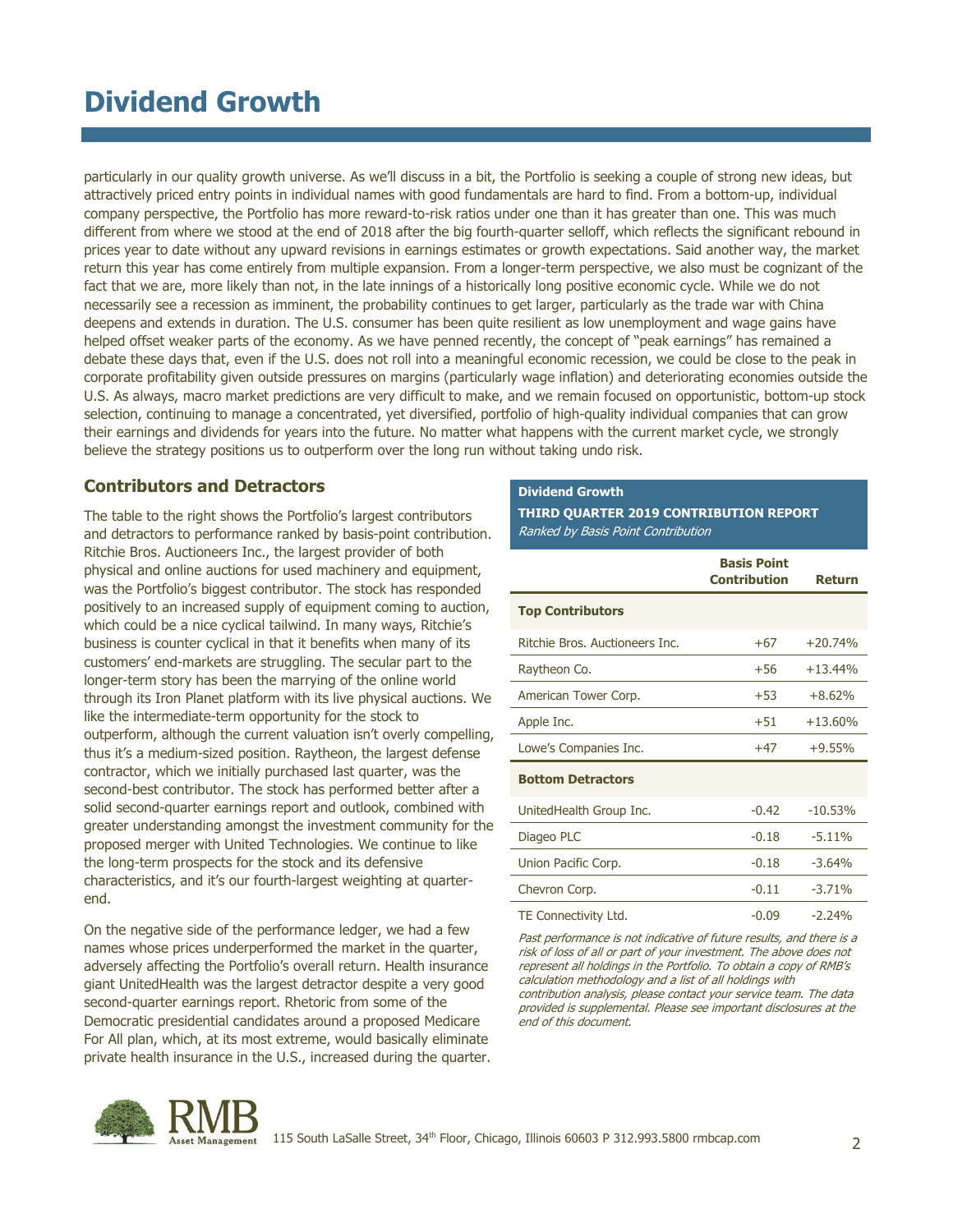# **Dividend Growth**

Given the myriad of hurdles, and its unpopularity with constituents, we think the odds of this ever becoming law are quite low, and over time, the overhang on the stock will lift. We used the decline in the stock price to add modestly to our position, which is now about average in the Portfolio. Moving from health care to alcoholic spirits, Diageo (DEO) was the secondlargest detractor, albeit only down modestly in the quarter. Despite a reasonably healthy mid-year report, the stock has pulled back a little from its recent high as concerns over any impact from Brexit and potential tariffs have lingered. While Diageo is by no means a fast-growing business, we like the long-term, slow-and-steady organic growth driven by premiumization of its global brands. The business has high free-cash-flow conversion, which should provide a lot of optionality in how to deploy it for the benefit of shareholders, including a growing dividend.

### **Portfolio Activity**

The Portfolio did not purchase or fully exit any names during the third quarter. We did some modest changing of position sizes, but the lineup of companies remained the same. For many managers, it would be highly unlikely to go a full quarter without purchasing a new idea, but for us, it does happen from time to time given our concentrated portfolios, long-term investment horizon and desire for low turnover in the strategy. While we always want new ideas "competing for capital" to get into the Portfolio, we also strive to own very high-quality, growing businesses in which we can compound value for years, not months or quarters. We did purchase one new security shortly after quarter-end, which we will report on post the fourth quarter.

### **Outlook**

From when we last wrote you three months ago, market volatility has picked up somewhat with the backdrop of further declines in long-term interest rates, increased economic uncertainty, and more political upheaval. For the most part, the market has taken it in stride, although, as we pen this letter in early October, volatility has increased. The upcoming corporate earnings report season that is about to kick off will once again refocus the market back on individual company fundamentals, where we have some areas of concern. Inflationary pressures from a tighter labor market, overseas demand levels, and the impact from tariffs will be areas of focus. Given a fair amount of macro uncertainty, we think management teams will continue to have an extra level of conservatism embedded in their 2019 guidance, and any early thoughts toward 2020 could temper optimism for better growth. Near-term U.S. economic data points have generally been quite mixed, with a bias toward decelerating growth and lower business confidence. We are also approaching the one-year mark until the presidential election, which along with an impeachment inquiry, is going to dominate the news cycle from here forward.

Overall, we have some reservations about the momentum in U.S. corporate earnings growth, which is the biggest long-term driver of stock prices. As we've discussed, risks to revenue growth and margins are abundant, which could lead to "peak earnings" or "plateauing earnings" in 2019 or 2020. With the overall market multiple having re-inflated from 2018 year-end levels, it now sits about 18x 2019 and 16.2x 2020, with next year's estimates likely being too high. The long-term average for the market is around 16x, but given we may be nearing peak earnings, there might not be a whole lot of value implied in current market expectations. As always, while we may opine on our view of the overall market, we do not pretend to have any ability to predicting where the market is heading in the short or intermediate term. Market timing is a very difficult, if not impossible, task to add value with. We continue to focus the Portfolio's efforts on owning companies with good growth prospects, strong economic moats, underleveraged balance sheets, superior management teams, and an ability to grow dividends. These are companies we believe can compound value for shareholders for years into the future. The opportunities



#### Management 115 South LaSalle Street, 34<sup>th</sup> Floor, Chicago, Illinois 60603 P 312.993.5800 rmbcap.com 3

### **TOP 10 HOLDINGS AS OF 9/30/19**

| <b>Company</b>            | % of Assets |
|---------------------------|-------------|
| American Tower Corp.      | 6.10%       |
| Microsoft Corp.           | 5.96%       |
| Lowe's Companies Inc.     | 5.25%       |
| Becton, Dickinson and Co. | 4.66%       |
| Raytheon Co.              | 4.65%       |
| CME Group Inc.            | 4.51%       |
| Microchip Technology Inc. | 4.39%       |
| Starbucks Corp.           | 4.35%       |
| Morgan Stanley            | 4,32%       |
| Union Pacific Corp.       | $4.30\%$    |

Holdings are subject to change. Portfolio characteristics are intended to provide a general view of the entire portfolio, or Index, at a certain point in time. Characteristics are calculated using information obtained from various data sources. Past performance is not indicative of future results, and there is a risk of loss of all or part of your investment. The data provided is supplemental. Please see disclosures at the end of this document.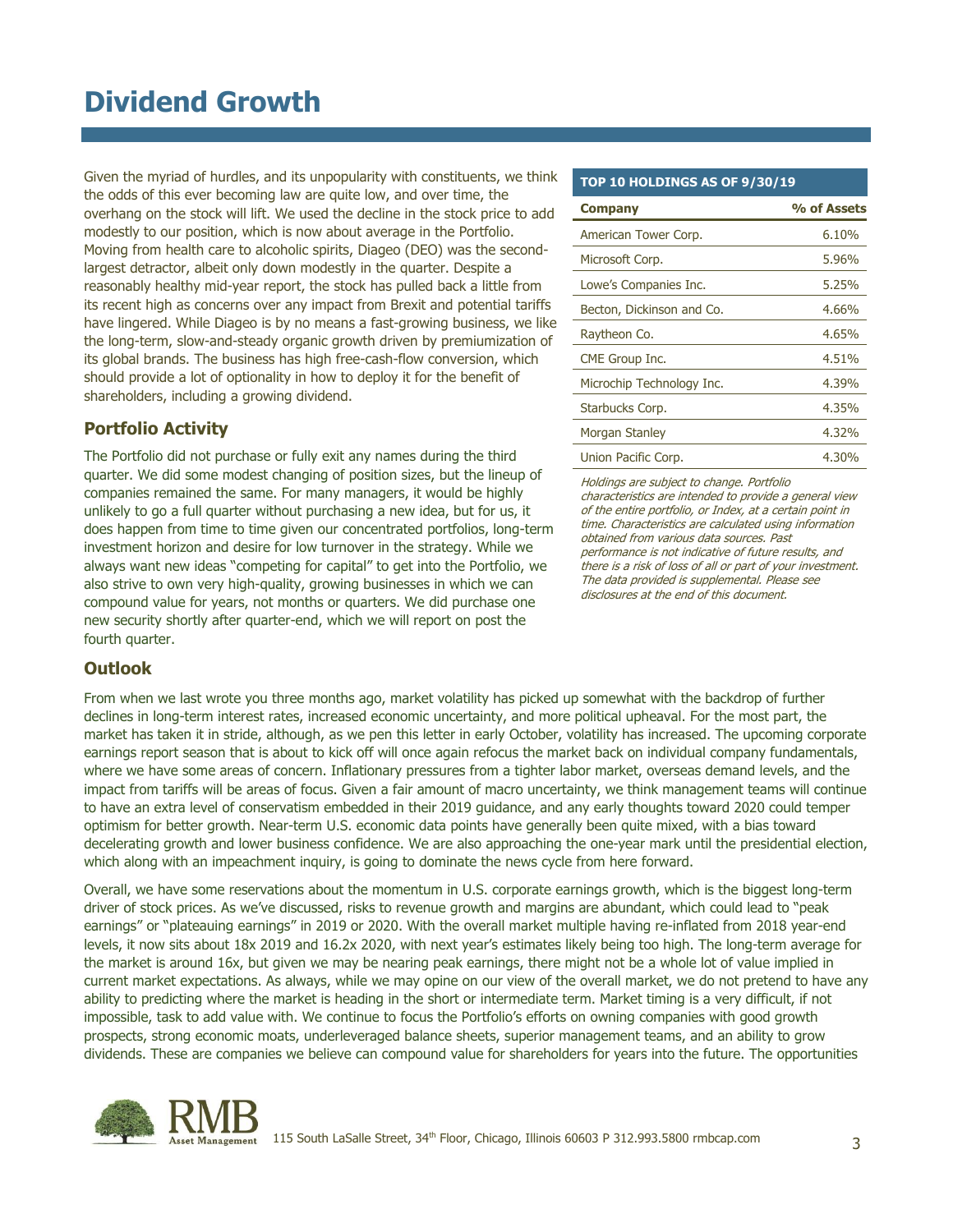## **Dividend Growth**

to find high-quality dividend growth companies selling at attractive valuations are becoming more abundant after the recent sell off, and we continue our "bottom-up" search to optimize the Portfolio. Our disciplined investment process focuses more on individual company fundamentals and less on the overall market. We also believe that a strategy focused on high-quality companies can distinguish itself in a more volatile market environment.

Thank you for the continued trust you place in us to manage your assets. If you have any questions, please do not hesitate to contact us.

Sincerely,

Todd Griesbach Portfolio Manager

Past performance is not indicative of future results, and there is a risk of loss of all or part of your investment. The opinions and analyses expressed in this letter are based on RMB Capital Management, LLC's ("RMB Capital") research and professional experience, and are expressed as of the date of our mailing of this letter. Certain information expressed represents an assessment at a specific point in time and is not intended to be a forecast or guarantee of future performance, nor is it intended to speak to any future time periods. RMB Capital makes no warranty or representation, express or implied, nor does RMB Capital accept any liability, with respect to the information and data set forth herein, and RMB Capital specifically disclaims any duty to update any of the information and data contained in this letter. The information and data in this letter does not constitute legal, tax, accounting, investment, or other professional advice. The information provided in this letter should not be considered a recommendation to purchase or sell any particular security. There is no assurance that any securities discussed herein will remain in the Portfolio at the time you receive this letter or that securities sold have not been repurchased. The securities discussed do not represent the entire Portfolio and in the aggregate may represent only a small percentage of their holdings. It should not be assumed that any securities transaction or holding discussed was or will prove to be profitable, or that the investment recommendations or decisions we make in the future will be profitable or will equal the investment performance of the securities discussed herein. A complete list of security recommendations made during the past 12 months is available upon request. An investment cannot be made directly in an index. The index data assumes reinvestment of all income and does not account for fees, taxes or transaction costs. The investment strategy and types of securities held by the comparison index may be substantially different from the investment strategy and types of securities held by your account. The Morningstar U.S. Dividend Growth Index is a subset of the Morningstar U.S. Market Index, a broad market index representing 97% of U.S. equity market capitalization. It is a benchmark consisting of securities that: (i) pay qualified dividends; and (ii) are screened for a minimum of five years of uninterrupted annual dividend growth. The S&P 500 includes 500 leading companies in leading industries of the U.S. economy. The S&P 500 focuses on the large-cap segment of the market and covers approximately 75% of U.S. equities. The Russell 3000 measures the performance of the largest 3000 U.S. companies, representing approximately 98% of the investable U.S. equity market. The Russell 3000 Index is constructed to provide a comprehensive, unbiased, and stable barometer of the broad market and is completely reconstituted annually. High-quality stocks are those that we believe offer greater reliability and less risk. The quality assessment is made based on a combination of soft (e.g., management credibility) and hard (e.g., balance sheet stability) criteria.